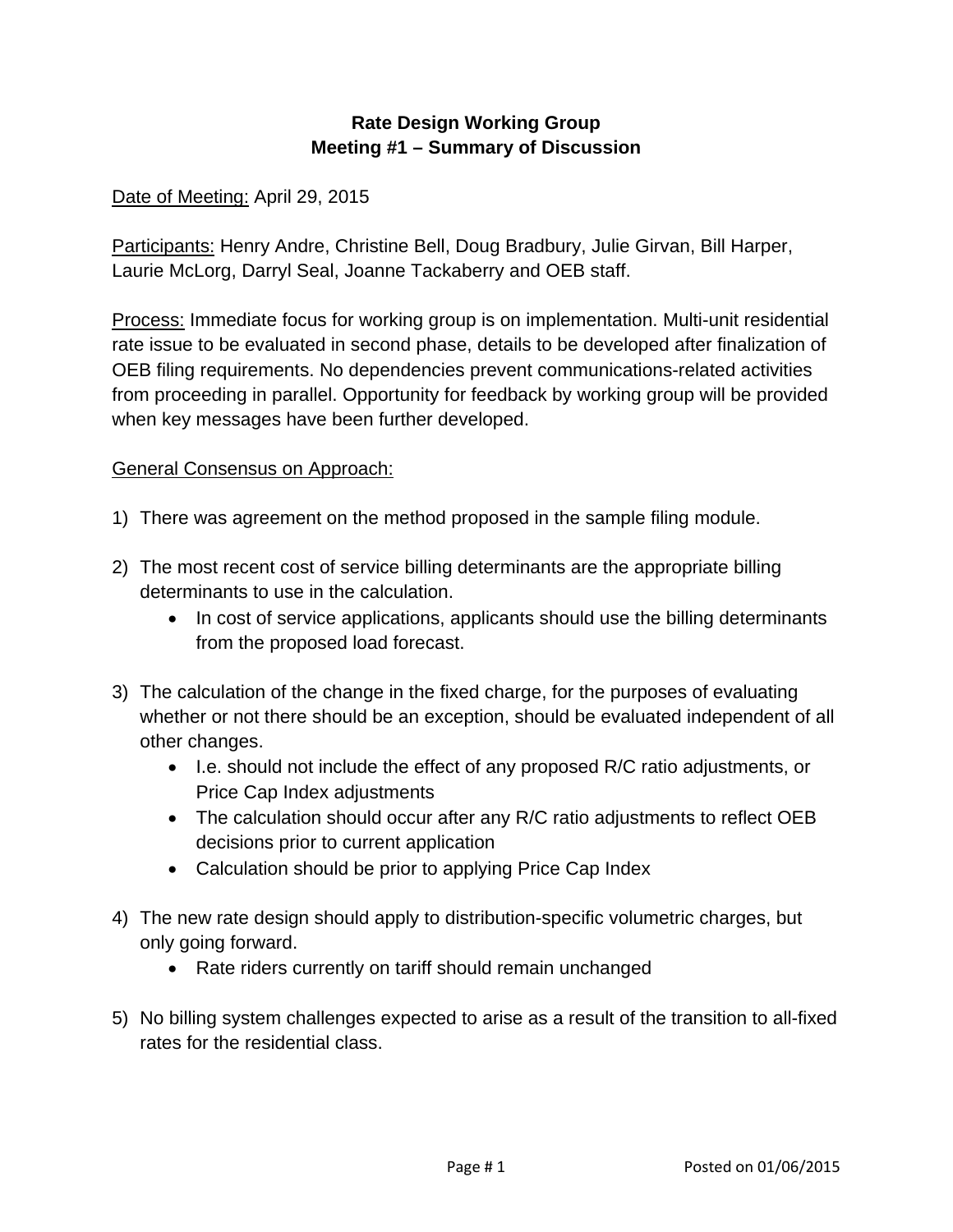# Implementation Aspects Requiring Further discussion:

1) Applying the criteria for exceptions and mitigation

*A. Type 1 Mitigation: Fixed charge increases by more than \$4 Context:* Not many options for mitigation beyond increasing the length of implementation. Some fixed/variable splits are such that many more than 4 years will be required.

- What length of time is reasonable if the four year target can't be met at the \$4/year rate of change?
- Are increases of greater than \$4 per year permissible? What is a reasonable annual adjustment to the fixed rate if it needs to be more than \$4 to implement the policy in a timely manner?
- What is the optimal trade-off between taking longer and having larger annual increases?
- *B. Type 2 Mitigation: Unusually large total bill impacts when including impacts of all other changes in application (e.g. R/C ratios, increase in revenue requirement)*

*Context:* If total bill impact is evaluated using the standard 800 kWh customer, the impact of the rate design change will not materialize in the evaluation, since its effect on bills is minimal near the average consumption level. Therefore, must evaluate total bill impact for a low-volume customer.

- What is the appropriate "low-volume" customer to use to assess whether mitigation is required, given other bill impacts arising at the same time?
- Does the standard test of 10% total bill impact still apply?
- 2) Should distribution-specific DVAs be exempt from change to fully fixed due to possible accounting complexities with account 1595?

#### Action Items:

- 1) Remaining distributor participants to provide histograms showing residential consumption levels in their service areas.
- 2) Board staff to perform analysis of number of distributors expected to be close to or above the \$4 maximum for increasing the fixed charge.
- 3) Board staff to circulate draft recommendations for discussion at next working group meeting.